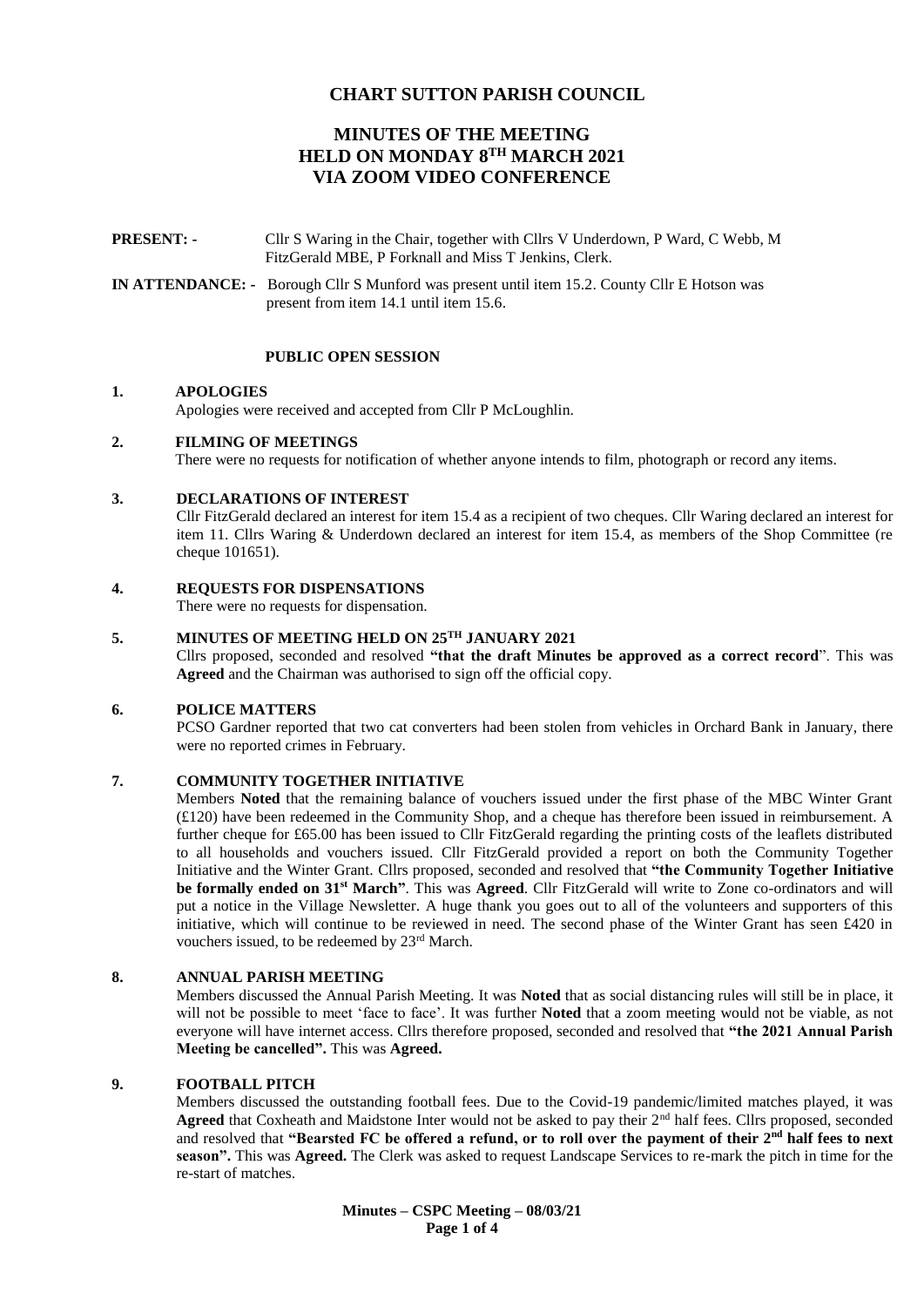# **10. DITCHES**

Members discussed the problem with blocked ditches within the parish. It was **Noted** that Norton Road floods regularly, and despite contact with Highways, the ditches are still blocked, and the culvert has not been cleared. The Clerk was asked to contact Eric Hotson for assistance in getting these works escalated. Cllrs also agreed to let the Clerk know of any other ditches that need clearing, in order to ask Highways to contact the relevant landowners for clearance.

# **11. PLAY AREA**

Following the recent annual inspection report, Cllr Waring agreed to obtain a quote for some of the minor repairs/repainting as highlighted in the report. Cllr Waring has ordered new chains for the swings. Cllr Waring has cut back the trees to the side and has cleared the debris on the rubber matting. Members **Agreed** that it was not necessary to padlock the service gate, as suggested in the report. It was **Agreed** to put down some rubber matting where it has worn away under the smaller gate, to see if this resolves the issue. Cllr Waring to look into obtaining a new sign for the entrance to the field, as per the report. Cllrs proposed, seconded and resolved that "**Cllr Waring raises an invoice for the works carried out, together with costs for replacing the fencing at the boundary with the nearby field**". This was **Agreed**.

## **12. PAVILION – ELECTRICAL SAFETY TEST/INSPECTION**

Members **Noted** that the annual test was carried out in February, and that BG Electrical have recommended a 3 year interval for the next inspection. There were no serious code C2 recommendations found which means the report is satisfactory, but there are three C3's which BG Electrical recommend completing, at a cost of £150 plus VAT.

- 1. Replace pull switch in shower (this is liable to break very soon, if used)
- 2. Replace 4 no. spurs to switched (all heaters have no local isolation)
- 3. Replace time lag switch (stiff to operate)

# Cllrs proposed, seconded and resolved that "**the quote from BG Electrical for £150 plus VAT to rectify the three C3 issues be accepted**". This was **Agreed**.

The Clerk was asked to request a quote from BG to replace the fans in the heaters in both the home and away changing rooms. Cllrs proposed, seconded and resolved that "**a budget of £200 + VAT be set for the supply and fit of the changing room heater fans**". This was **Agreed**. The Clerk was further asked to request a quote from BG for a yearly inspection to test the rcd's and a visual inspection on the equipment. Cllr Waring to arrange a quote for fixing (possibly re-hanging) the swollen changing room door.

## **13. SNOW/ICE ISSUES**

Members **Noted** that several complaints had been received following the snow last month. Members discussed the lack of gritting/snow ploughing on Chart Hill Road and in the village, despite this being a bus route. It appears that although Highways have contracted someone locally to clear the snow, this was not carried out. Cllrs Forknall & Waring agreed to use their snow ploughs to clear the snow in future, if required. The Clerk was asked to contact Eric Hotson for his assistance with making Warmlake Road, Amber Lane and Brishing Road a priority, as this is a bus route. Additionally, to request that Chart Hill Road is made a secondary route, due to the dangerous nature during icy conditions. Finally, can Highways provide Cllr Forknall with a contract to clear the snow in future?

# **14. MATTERS OF REPORT**

## **14.1 County and Borough Councillors Report**

Borough Cllr Steve Munford thanked Cllrs for their responses regarding the forthcoming Ward Cluster meeting. Cllr Munford has requested that Parish Council Chairmen be invited to future meetings. Cllr Munford gave an overview of the Local Plan review, and advised that the Regulation 19 consultation would be around September. Cllr Munford confirmed that Borough, County and Parish Council elections would be going ahead on  $6<sup>th</sup>$  May this year, and, as he is so involved in the Local Plan review, he will be standing again. However, he will not be canvassing door to door. Chart Sutton Parish Councillors are up for election this year and nomination papers have to be with MBC by 8th April. County Cllr Eric Hotson apologised for his late attendance, as he was attending another meeting. Cllr Hotson advised that he has liaised with Cllr Forknall regarding the flooding issues on the B2163. Cllr Hotson will be standing for election this year, but will also not be canvassing door to door.

## **14.2 Chairman's Report**

Cllr Forknall reported on the building work being carried out in the vicinity of Peacock Farm, Chart Hill Road. This has been reported, both by a neighbour and Cllr Waring, and the Enforcement team are looking into it. Members discussed the works being carried out at Thrift, Plough Wents Road, which was reported to Enforcement last summer. Cllr FitzGerald to provide the Clerk with information from Enforcement, in order that this can be followed up in need. Cllr Waring asked that a notice be put in the Village Newsletter to encourage residents to report Planning/Highways/PROW etc issues directly.

> **Minutes – CSPC Meeting – 08/03/21 Page 2 of 4**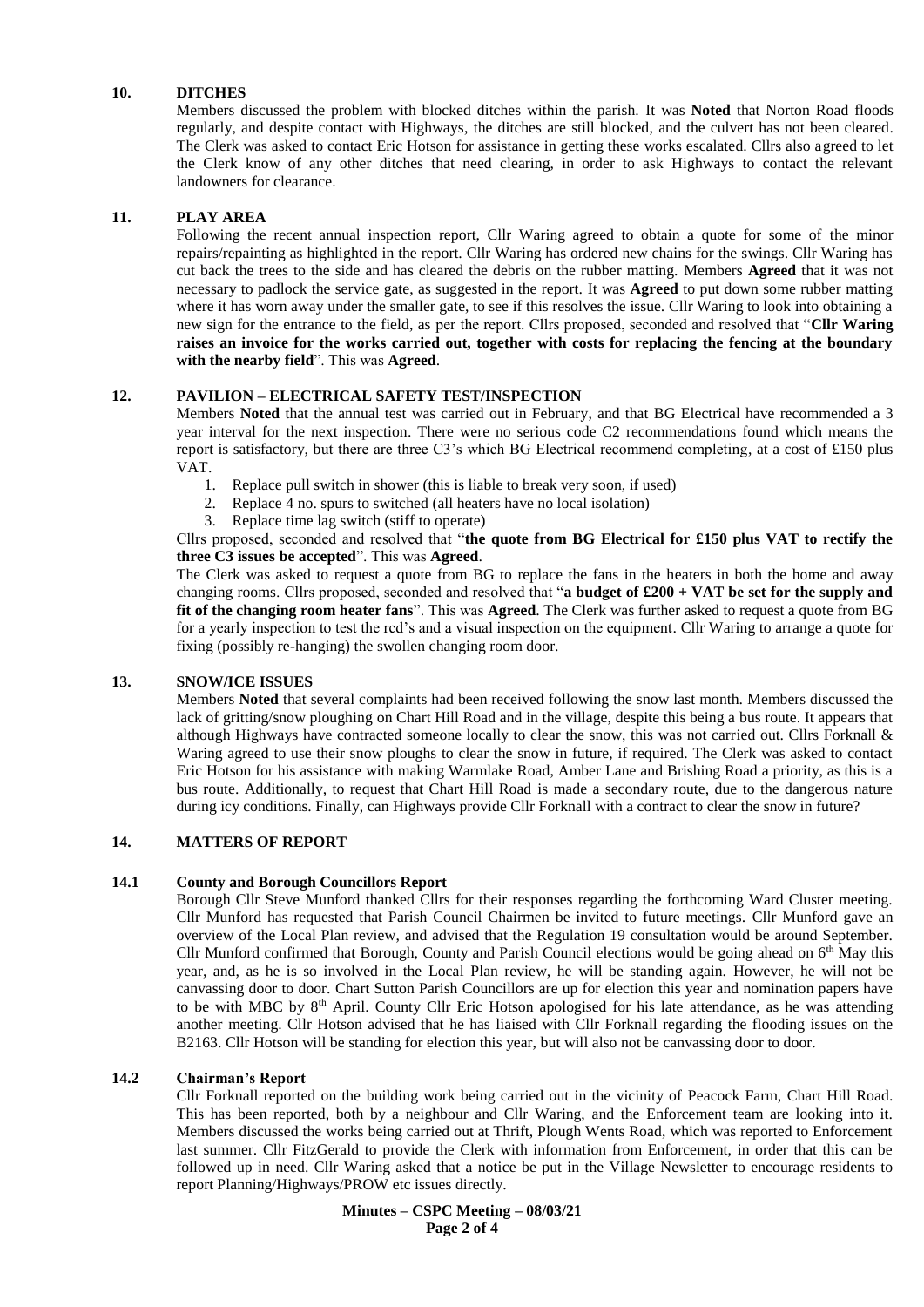## **14.3 Individual Councillor's Reports**

Cllr FitzGerald gave an update on the feeder bus pilot scheme, which will continue until at least July. Cllr FitzGerald reported that the support for those having online problems with the 2021 Census seemed inadequate. This may affect quite a few people in our parish without PC access if they haven't requested a paper copy. Cllr Webb reported that the concrete post/rails on Green Lane have been replaced/repaired. Sean Charlton's reservoir is now full. Bardsley's Farm have submitted a planning application to upgrade a water treatment plant, which will not be objected to by the local community, however, the Environment Agency have raised questions. Cllrs Webb and Waring recently attended the Flood Warden training. As volunteers, they will be the eyes and ears only & will be responsible for relaying information.

#### **14.4 Clerk's Report**

#### **14.4.1 Clerk's Annual Leave**

Members **Noted** the Clerk's annual leave dates and Cllrs proposed, seconded and resolved that "**the Clerk be permitted to carry 5 extra days leave from the 2020/21 entitlement to 2021/22, due to cancellation of leave/workload during the Covid-19 pandemic**". This was **Agreed**.

#### **14.4.2 PSS Grant**

Members **Noted** that MBC have confirmed that the PSS Grant for 2021/22 will be £1,931.00 (an increase of £48.00 from 2020/21).

# **15. FINANCE**

#### **15.1 Budget Monitoring**

The Budget Monitoring Report to 28th February 2021 was **Noted.**

# **15.2 To note Income received since last meeting**

Members **Noted** payments received during the period as follows:

| HSBC Interest Jan 21           | £0.50    |
|--------------------------------|----------|
| HSBC Interest Feb 21           | £0.44    |
| Tfr from BMM to $C/A$ 25/01/21 | £2000.00 |
| Tfr from BMM to $C/A$ 25/02/21 | £2000.00 |

#### **15.3 To approve payments already made**

Cllrs proposed, seconded and resolved "**that the following payments should be ratified**". This was **Agreed.**

| D/D – NEST – employer/employee pension payment for Jan   | £158.80 |
|----------------------------------------------------------|---------|
| SO – T Jenkins – Net Salary & Office Allowance – Jan     | £708.16 |
| $D/D - NEST$ – employer/employee pension payment for Feb | £158.80 |

#### **15.4 To resolve to make payments as presented for signature**

Cllrs proposed, seconded and resolved "**that the Council approve the following payments**". This was **Agreed.**

| $101645 - Miss T Jenkins - expenses Jan/Feb$                                                                      | £128.10          |
|-------------------------------------------------------------------------------------------------------------------|------------------|
| 101646 - Adam Whitehead - Litterpick - Jan/Feb 21<br>101647 – Maidstone Borough Council - Sweep/Litterpick Jan 21 | £84.00<br>£84.02 |
| $101648 - M$ FitzGerald – Feb VN production                                                                       | £360.00          |
| $101649 - BG Electrical Contractors (Pavilion - annual test)$                                                     | £276.00          |
| 101650 – M FitzGerald - printing costs re MBC Winter Grant                                                        | £65.00           |
| 101651 – Chart Sutton Community Together Initiative (refund to shop re MBC Winter Grant payments)                 | £120.00          |
| $101652$ – Action with Communities in Rural Kent – annual membership                                              | £55.00           |
| 101654 – Maidstone Borough Council - Sweep/Litterpick Feb 21                                                      | £84.02           |
| $101655 - EDF$ – pavilion electricity                                                                             | £29.59           |

## **15.5 Statement of Internal Control**

Members reviewed the Statement of Internal Control produced by the Clerk. Cllrs proposed, seconded and resolved **"that the Statement of Internal Control is signed and included with the year-end accounts".** This was **Agreed** and it was further **Agreed** that Cllr Forknall and the Clerk should sign the Statement.

> **Minutes – CSPC Meeting – 08/03/21 Page 3 of 4**